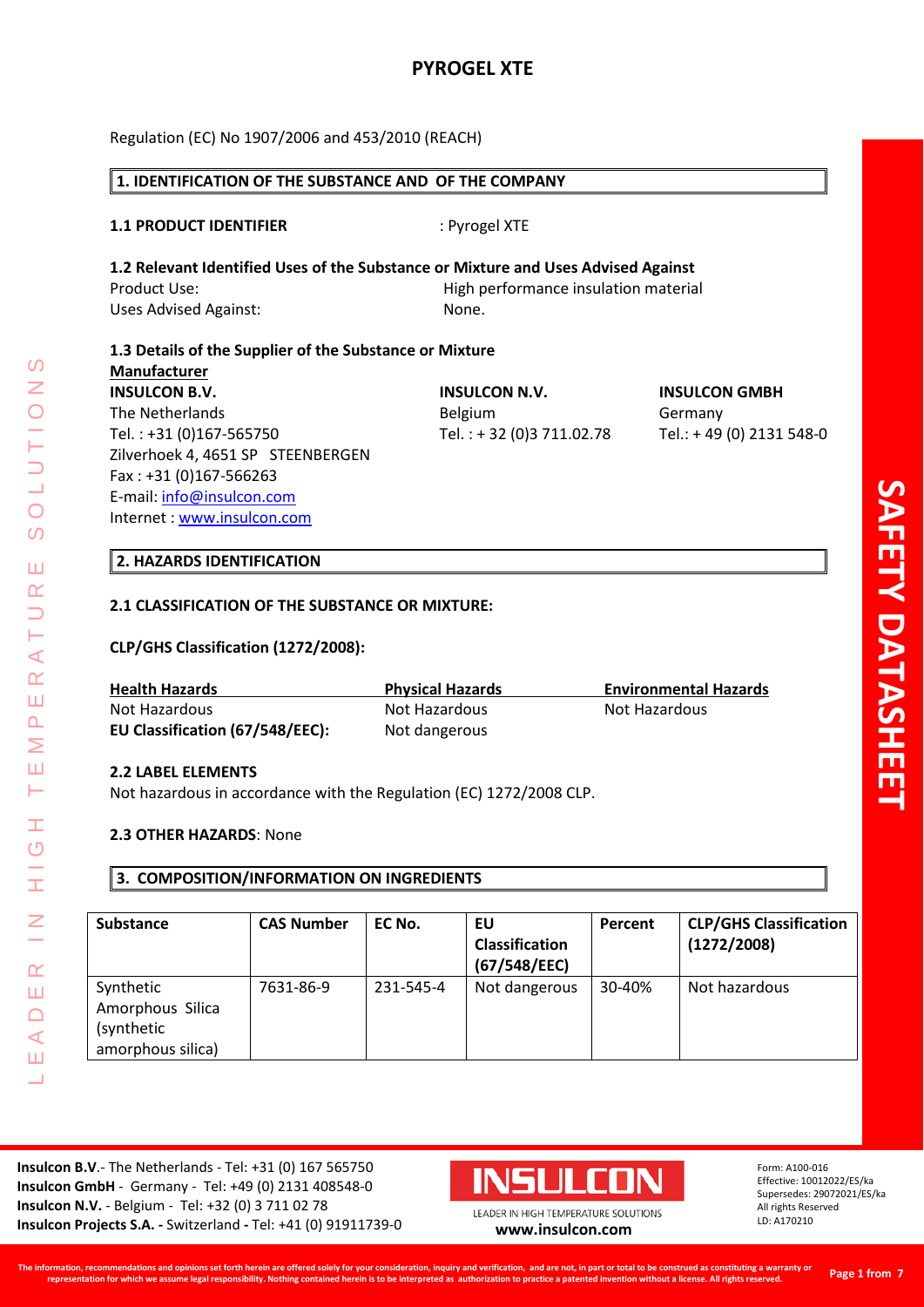| Methylsilylated Silica  | 68909-20-6 | 272-697-1  | Not dangerous | 10-20%         | Not hazardous |
|-------------------------|------------|------------|---------------|----------------|---------------|
| Fibrous Glass (textile  | <b>Not</b> | <b>Not</b> | Not dangerous | 40-50%         | Not hazardous |
| grade)                  | applicable | applicable |               |                |               |
| Iron Oxide (iron (III)  | 1309-37-1  | 215-168-2  | Not dangerous | 1-10%          | Not hazardous |
| oxide)                  |            |            |               |                |               |
| Aluminium trihydrate    | 21645-51-2 | 244-492-7  | Not dangerous | $1 - 5%$       | Not hazardous |
| (aluminium hydroxide)   |            |            |               |                |               |
| Other components are    | Mixture    | Mixture    | Not dangerous | <b>Balance</b> | Not hazardous |
| either non-hazardous    |            |            |               |                |               |
| ingredients or are      |            |            |               |                |               |
| below the               |            |            |               |                |               |
| concentration limit for |            |            |               |                |               |
| classification.         |            |            |               |                |               |

See section 16 for full text of GHS and EU Classifications.

## **4. FIRST AID MEASURES**

LEADER IN HIGH TEMPERATURE SOLUTIONS

Ŧ  $\circ$ 

 $\alpha$ Ш  $\Box$  $\blacktriangleleft$ Ш

 $\blacktriangleleft$  $\alpha$ Ш  $\overline{\mathbf{r}}$ Σ Ш н

 $\Omega$ 

 $\overline{O}$  $\overline{O}$ 

Ш  $\alpha$ 

## **4.1 DESCRIPTION OF FIRST AID MEASURES**

**Inhalation:** If dust is inhaled, remove to fresh air. Drink water to clear throat, and blow nose. If irritation occurs or symptoms develop, seek medical attention.

**Eyes**: Do not rub eyes. Dust particles may cause abrasive injury. Immediately flush eyes with water while lifting the upper and lower lids. Seek medical attention if irritation persists.

**Skin:** Wash skin with soap and water. If irritation develops, seek medical attention, launder clothing before reuse.

**Ingestion:** No first aid is generally required. No adverse effects are expected from incidental ingestion.

**4.2 MOST IMPORTANT SYMPTOMS AND EFFECTS, BOTH ACUTE AND DELAYED:** Dust may cause eye irritation. Aerogels are hydrophobic (repel water) and may cause temporary drying and irritation of the skin, eyes, and mucous membranes. Inhalation of dust from handling may cause temporary upper respiratory tract irritation. Handling may cause dryness and irritation of the skin.

# **4.3 INDICATION OF ANY IMMEDIATE MEDICAL ATTENTION AND SPECIAL TREATMENT NEEDED:**

Immediate medical attention is generally not required.

# **5. FIRE-FIGHTING MEASURES**

**5.1 EXTINGUISHING MEDIA:** Use media appropriate for surrounding fire.

**5.2 SPECIAL HAZARDS ARISING FROM THE SUBSTANCE OR MIXTURE**: Product is a super-insulator. Rolls of material will retain heat within internal layers that may be a source of ignition after the fire is extinguished. Keep hot material away from combustible materials and cool hot insulation with water.

**5.3 ADVICE FOR FIRE-FIGHTERS**: Normal firefighting procedures should be followed to avoid inhalation of smoke and gases produced by a fire.

**Insulcon B.V**.- The Netherlands - Tel: +31 (0) 167 565750 **Insulcon GmbH** - Germany - Tel: +49 (0) 2131 408548-0 **Insulcon N.V.** - Belgium - Tel: +32 (0) 3 711 02 78 **Insulcon Projects S.A. -** Switzerland **-** Tel: +41 (0) 91911739-0 **[www.insulcon.com](http://www.insulcon.com/)**

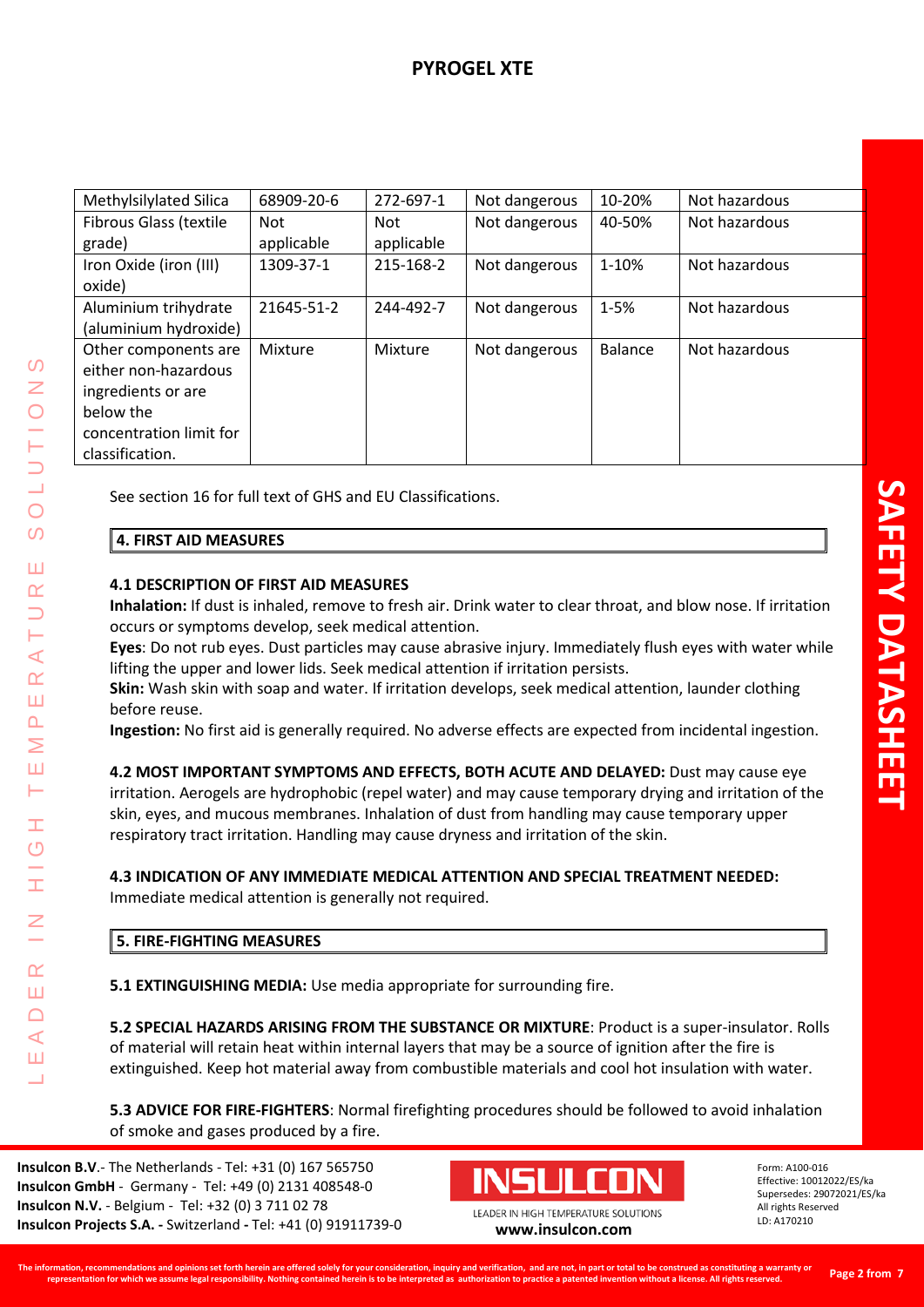**6.1 PERSONAL PRECAUTIONS, PROTECTIVE EQUIPMENT AND EMERGENCY PROCEDURES:** Wear appropriate protective clothing and equipment as described in Section 8. Avoid generating airborne dust during cleanup. Ensure adequate ventilation.

**6.2 ENVIRONMENTAL PRECAUTIONS**: Material is not water soluble. Report spills as required under national and local regulations.

**6.3 METHODS AND MATERIAL FOR CONTAINMENT AND CLEANING UP:** Collect using methods that avoid the generation of dust (pick up or vacuum dust) and place in appropriate container for disposal.

**6.4 REFERENCE TO OTHER SECTIONS:** Refer to Section 8 for personal protective equipment and Section 13 for disposal information.

## **7. HANDLING AND STORAGE**

**7.1 PRECAUTIONS FOR SAFE HANDLING:** Pyrogel blankets may generate dust when handled. Workplace exposures to all dusts should be controlled with standard industrial hygiene practices. Local exhaust should be the primary dust control method. Dry vacuuming is the preferred method for cleaning up dust. Because Aerogel dust is hydrophobic, water is not an effective dust control agent. Unpack material in the work area. This will help to minimize the area where dust exposure may occur. Trimmed material should be promptly packed in disposal bags. Trims and offcuts may be reused in secondary applications. Scrap material should be packed for disposal. Avoid dust contact with eyes, skin and clothing and avoid breathing dust. Wash hands with soap and water after handling.

**7.2 CONDITIONS FOR SAFE STORAGE, INCLUDING ANY INCOMPATIBILITIES**: Keep tightly closed in the packaging until ready for use. Store in a dry location.

## **7.3 SPECIFIC END USE(S):**

LEADER IN HIGH TEMPERATURE SOLUTIONS

Ŧ  $\overline{C}$ 

I

 $\alpha$ Ш  $\Box$  $\blacktriangleleft$ Ш  $\overline{\phantom{0}}$ 

 $\prec$  $\alpha$ Ш  $\overline{\mathbf{r}}$ Σ Ш н

 $\Omega$ 

 $\overline{O}$  $\Omega$ 

Ш  $\alpha$ 

Industrial uses: Insulation Professional uses: Insulation.

| 8. EXPOSURE CONTROL/PERSONAL PROTECTION |                                                          |  |  |
|-----------------------------------------|----------------------------------------------------------|--|--|
|                                         |                                                          |  |  |
| Synthetic Amorphous Silica (as PNOC)    | 3 mg/m <sup>3</sup> TWA Belgium OEL (respirable aerosol) |  |  |
|                                         | 10 mg/m <sup>3</sup> TWA Belgium OEL (inhalable aerosol) |  |  |
|                                         | 5 mg/m <sup>3</sup> TWA France OEL (respirable aerosol)  |  |  |
|                                         | 10 mg/m <sup>3</sup> TWA France OEL (inhalable aerosol)  |  |  |
|                                         | 1.5 mg/m <sup>3</sup> TWA DFG MAK (respirable aerosol)   |  |  |
|                                         | 4 mg/m <sup>3</sup> TWA DFG MAK (inhalable aerosol)      |  |  |
|                                         | 4 mg/m <sup>3</sup> TWA UK WEL (respirable aerosol)      |  |  |
|                                         | 10 mg/m <sup>3</sup> TWA UK WEL (inhalable aerosol)      |  |  |

**Insulcon B.V**.- The Netherlands - Tel: +31 (0) 167 565750 **Insulcon GmbH** - Germany - Tel: +49 (0) 2131 408548-0 **Insulcon N.V.** - Belgium - Tel: +32 (0) 3 711 02 78 **Insulcon Projects S.A. -** Switzerland **-** Tel: +41 (0) 91911739-0 **[www.insulcon.com](http://www.insulcon.com/)**

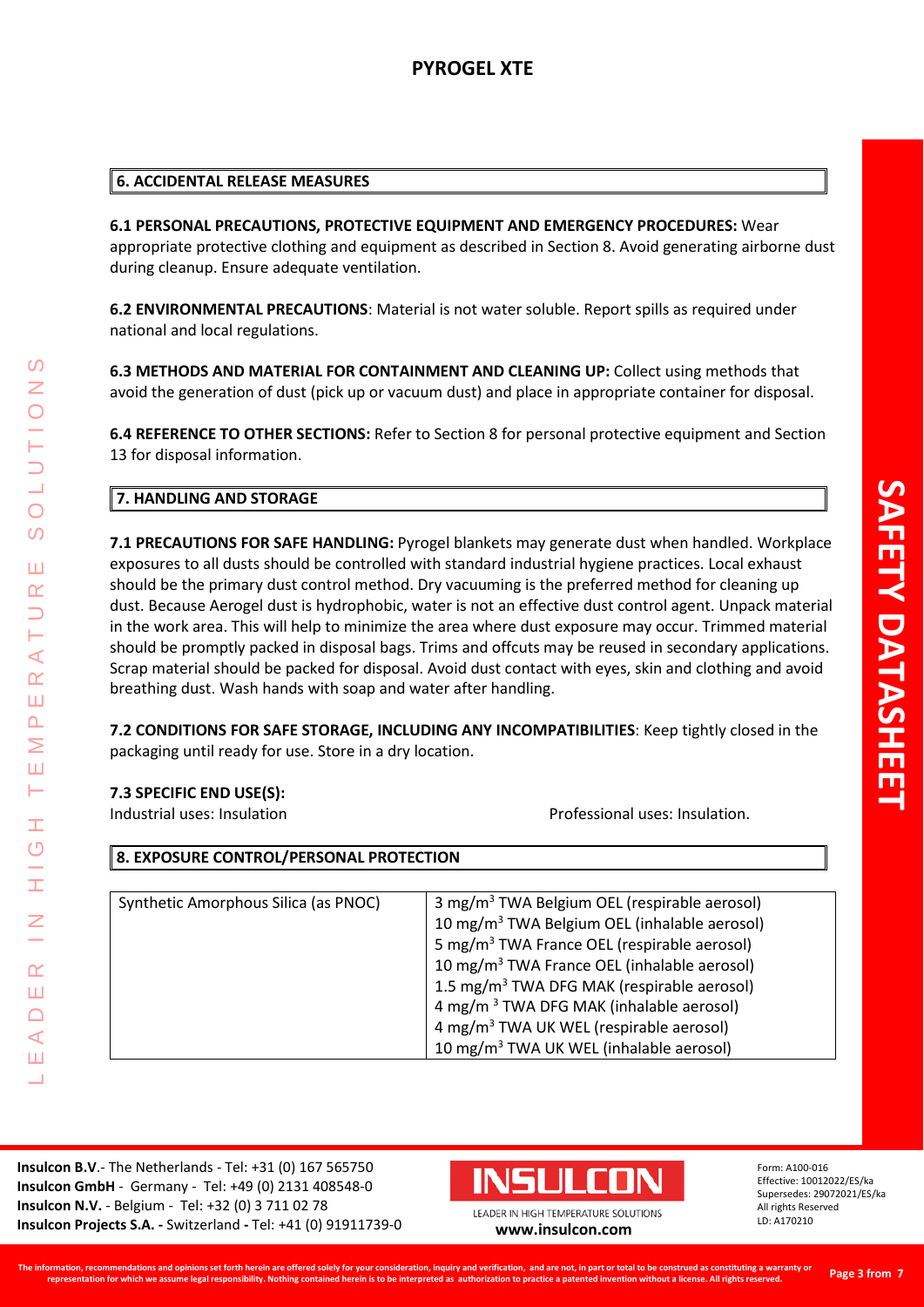| Methylsilylated Silica (as PNOC)            | 3 mg/m <sup>3</sup> TWA Belgium OEL (respirable aerosol)<br>10 mg/m <sup>3</sup> TWA Belgium OEL (inhalable aerosol)<br>5 mg/m <sup>3</sup> TWA France OEL (respirable aerosol)<br>10 mg/m <sup>3</sup> TWA France OEL (inhalable aerosol)<br>1.5 mg/m <sup>3</sup> TWA DFG MAK (respirable aerosol) |
|---------------------------------------------|------------------------------------------------------------------------------------------------------------------------------------------------------------------------------------------------------------------------------------------------------------------------------------------------------|
|                                             | 4 mg/m <sup>3</sup> TWA DFG MAK (inhalable aerosol)<br>4 mg/m <sup>3</sup> TWA UK WEL (respirable aerosol)<br>10 mg/m <sup>3</sup> TWA UK WEL (inhalable aerosol)                                                                                                                                    |
| Fibrous Glass (textile grade)               | 1 fibre/cm <sup>3</sup> TWA Belgium OEL<br>1 fibre/cm <sup>3</sup> TWA France OEL                                                                                                                                                                                                                    |
| Iron Oxide (iron (III) oxide                | 10 mg/m <sup>3</sup> TWA Belgium OEL<br>5 mg/m <sup>3</sup> TWA, 10 mg/m3 STEL UK WEL                                                                                                                                                                                                                |
| Aluminum trihydrate (aluminum<br>hydroxide) | 10 mg/m <sup>3</sup> TWA Belgium OEL (respirable)<br>1.5 mg/m <sup>3</sup> TWA DFG MAK (respirable aerosol)<br>4 mg/m <sup>3</sup> TWA DFG MAK (inhalable aerosol)                                                                                                                                   |

# **8.2 EXPOSURE CONTROLS:**

Recommended Monitoring Procedures: Collection on filters with gravimetric analysis. Refer to BS EN 14042:2003 Title Identifier: Workplace atmospheres. Guide for the application and use of procedures for the assessment of exposure to chemical and biological agents.

Appropriate engineering controls: Use with adequate local exhaust ventilation to minimize exposures. Provide local exhaust ventilation where product is processed in a manner that generates dust.

## **Personal Protective Measures**

LEADER IN HIGH TEMPERATURE SOLUTIONS

Ŧ  $\overline{C}$ 

 $\alpha$ Ш  $\bigcap$  $\blacktriangleleft$ Ш  $\overline{\phantom{0}}$ 

 $\prec$  $\alpha$ Ш  $\overline{\mathbf{r}}$ Σ Ш H.

 $\Omega$ Z

 $\bigcirc$  $\Omega$ 

Ш  $\alpha$ 

> Respiratory protection: If exposures exceed the occupational exposure limits or if inhalation of dust results in experiencing irritation, an appropriate certified particulate respirator is recommended. Selection of respiratory protection depends on the contaminant type, form and concentration. Select, fit and use in accordance with local and national regulations.

Skin protection: Impervious gloves complying with EN 374 recommended for handling product. Longsleeved and long-legged work clothing are also advised.

Eye protection: Safety glasses with side shields or dust goggles in compliance with EN 166 recommended.

Other: None known.

## **9. PHYSICAL AND CHEMICAL PROPERTIES**

#### **9.1 INFORMATION ON BASIC PHYSICAL AND CHEMICAL PROPERTIES**

Appearance: Maroon fabric Odor: Slight ammonia Odor threshold: 0.6-53 ppm (ammonia) pH: Not applicable

**Insulcon B.V**.- The Netherlands - Tel: +31 (0) 167 565750 **Insulcon GmbH** - Germany - Tel: +49 (0) 2131 408548-0 **Insulcon N.V.** - Belgium - Tel: +32 (0) 3 711 02 78 **Insulcon Projects S.A. -** Switzerland **-** Tel: +41 (0) 91911739-0 **[www.insulcon.com](http://www.insulcon.com/)**

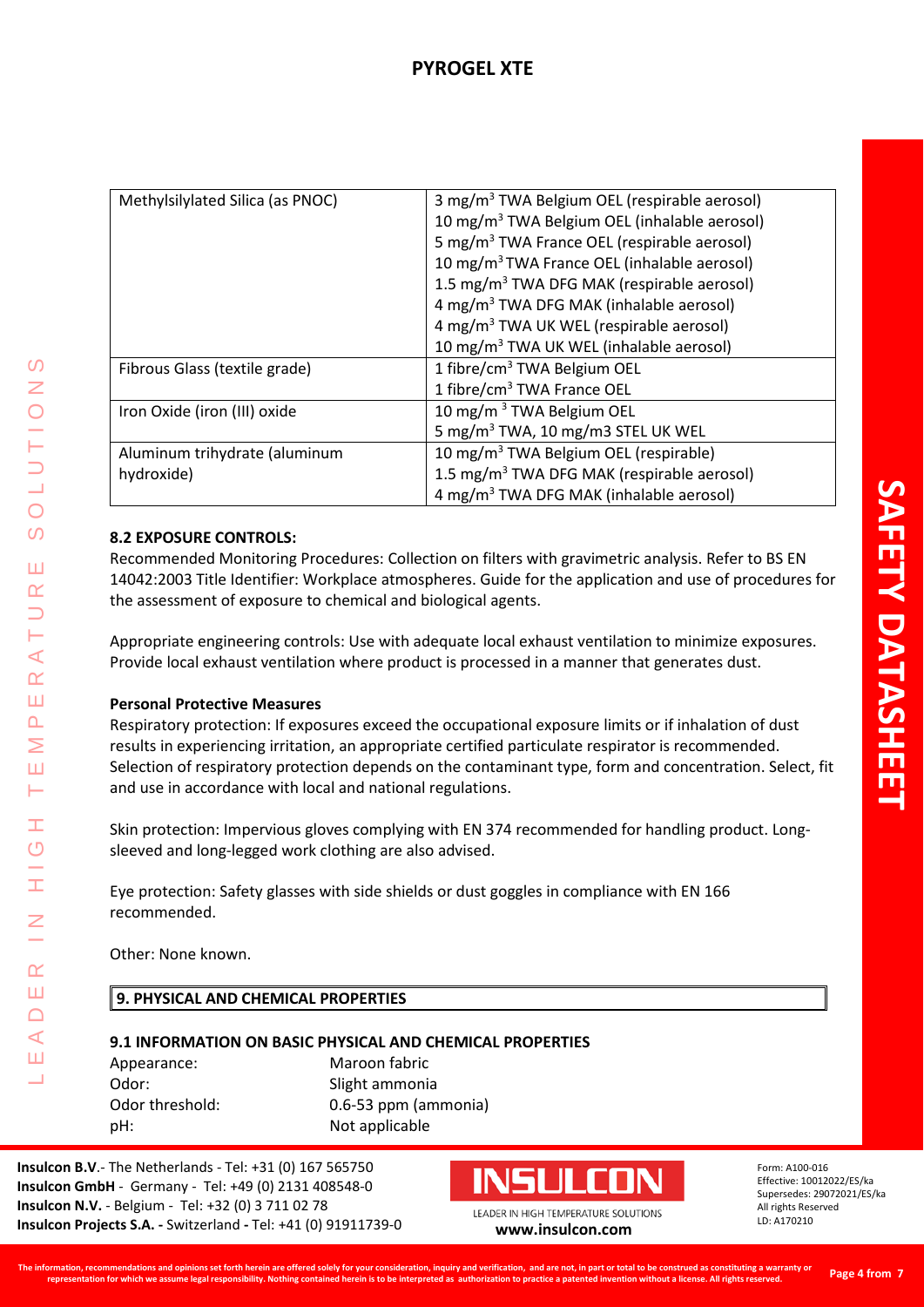| Melting point/freezing point:           | Not determined     |
|-----------------------------------------|--------------------|
| Boiling point:                          | Not applicable     |
| Flash point:                            | Not applicable     |
| Evaporation rate:                       | Not applicable     |
| Flammability (solid, gas):              | Not flammable      |
| Flammable limits: LEL:                  | Not applicable     |
| UEL:                                    | Not applicable     |
| Vapor pressure:                         | Not applicable     |
| Vapor density (air = $1$ ):             | Not applicable     |
| Relative density:                       | Not determined     |
| Solubility In Water:                    | Insoluble in water |
| Partition coefficient: n-octanol/water: | Not available      |
| Auto-ignition temperature:              | Not applicable     |
| Decomposition temperature:              | Not determined     |
| Viscosity:                              | Not applicable     |
| <b>Explosive Properties:</b>            | None               |
| <b>Oxidizing Properties:</b>            | None               |

# **9.2 OTHER INFORMATION:** None available

# **10. STABILITY AND REACTIVITY**

**10.1 REACTIVITY:** Not reactive under normal conditions of use.

## **10.2 CHEMICAL STABILITY:** Stable

**10.3 POSSIBILITY OF HAZARDOUS REACTIONS:** None known.

**10.4 CONDITIONS TO AVOID:** Avoid prolonged exposure above the recommended use temperature. **10.5 INCOMPATIBLE MATERIALS:** None known.

**10.6 HAZARDOUS DECOMPOSITION PRODUCTS:** Under recommended usage conditions, hazardous decomposition products are not expected.

## **11. TOXICOLOGICAL INFORMATION**

# **11.1 INFORMATION ON TOXICOLOGICAL EFFECTS:**

## **Potential Health Effects:**

LEADER IN HIGH TEMPERATURE SOLUTIONS

Ŧ  $\overline{O}$ 

 $\alpha$ Ш  $\Box$  $\blacktriangleleft$ Ш  $\overline{\phantom{0}}$ 

 $\blacktriangleleft$  $\alpha$ Ш  $\overline{\mathbf{r}}$ Σ Ш H.

 $\Omega$ Z

 $\overline{O}$  $\Omega$ 

Ш  $\alpha$ 

> **Inhalation**: Inhalation of dust may cause temporary irritation of the mucous membranes and upper respiratory tract.

**Ingestion**: No adverse effects expected, however, do not ingest.

**Skin contact:** Handling may cause dryness and temporary irritation of the skin.

**Eye contact:** Contact may cause irritation with redness and tearing. Dust may cause abrasive injury. **Chronic Effects**: None known.

**Sensitization**: Components are not known to be sensitizers.

**Germ Cell Mutagenicity**: None of the components have been shown to cause germ cell mutagenicity. **Reproductive Toxicity:** Components are not reproductive toxins.

**Insulcon B.V**.- The Netherlands - Tel: +31 (0) 167 565750 **Insulcon GmbH** - Germany - Tel: +49 (0) 2131 408548-0 **Insulcon N.V.** - Belgium - Tel: +32 (0) 3 711 02 78 **Insulcon Projects S.A. -** Switzerland **-** Tel: +41 (0) 91911739-0 **[www.insulcon.com](http://www.insulcon.com/)**

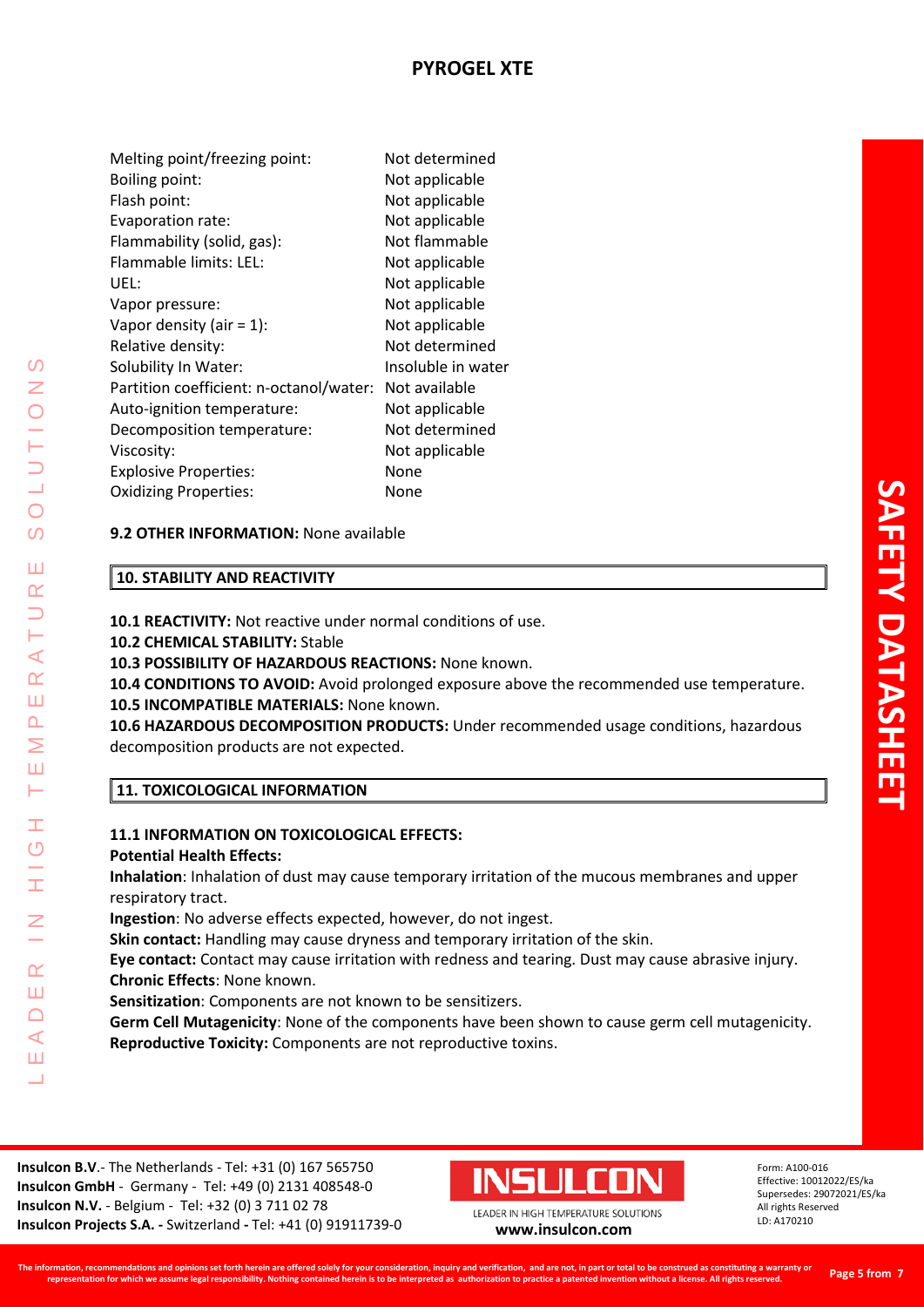# **PYROGEL XTE**

**Carcinogenicity:** None of the components are classified as a carcinogens or suspected carcinogens by EU CLP.

**Acute Toxicity Values**: Components are not acutely toxic.

# **12. ECOLOGICAL INFORMATION**

**12.1 Ecotoxicity:** No data is available

**12.2 Persistence and degradability:** Biodegradation is not applicable to inorganic substances.

**12.3 Bioaccumulative potential:** No data available

**12.4 Mobility in soil:** No data available

**12.5 Results of PBT and vPvB assessment:** Not required.

**12.6 Other adverse effects:** Not required.

#### **13. DISPOSAL CONSIDERATIONS**

**13.1 Waste Treatment Methods**: Dispose in accordance with all national and local regulations.

#### **14. TRANSPORT INFORMATION**

LEADER IN HIGH TEMPERATURE SOLUTIONS

Ŧ  $\overline{O}$ 

 $\alpha$ Ш  $\Box$  $\blacktriangleleft$ Ш  $\overline{\phantom{0}}$ 

 $\prec$  $\underline{\alpha}$ Ш  $\Delta$  $\geq$ Ш Н

 $\Omega$ 

 $\bigcirc$ 

 $\mathcal{O}$ 

Ш  $\alpha$ 

|             | <b>14.1 UN</b> | 14.2 UN proper       | 14.3 Hazard | 14.4 Packing | <b>14.5 Environmental</b> |
|-------------|----------------|----------------------|-------------|--------------|---------------------------|
|             | number         | <b>Shipping Name</b> | Class(s)    | Group        | <b>Hazards</b>            |
| US DOT      |                | Not regulated        |             |              |                           |
| Canadian    |                | Not regulated        |             |              |                           |
| TDG         |                |                      |             |              |                           |
| EU          |                | Not regulated        |             |              |                           |
| ADR/RID     |                |                      |             |              |                           |
| <b>IMDG</b> |                | Not regulated        |             |              |                           |
| IATA/ICAO   |                | Not regulated        |             |              |                           |

**14.6 Special precautions for User:** Not applicable

**14.7 Transport in Bulk According to Annex III MARPOL 73/78 and the IBC Code):** Not applicable – product is transported only in packaged form.

#### **15. REGULATORY INFORMATION**

## **15.1 SAFETY, HEALTH AND ENVIRONMENTAL REGULATIONS/LEGISLATION SPECIFIC FOR THE SUBSTANCE OR MIXTURE**

## **REACH-Products are articles.**

**Insulcon B.V**.- The Netherlands - Tel: +31 (0) 167 565750 **Insulcon GmbH** - Germany - Tel: +49 (0) 2131 408548-0 **Insulcon N.V.** - Belgium - Tel: +32 (0) 3 711 02 78 **Insulcon Projects S.A. -** Switzerland **-** Tel: +41 (0) 91911739-0 **[www.insulcon.com](http://www.insulcon.com/)**